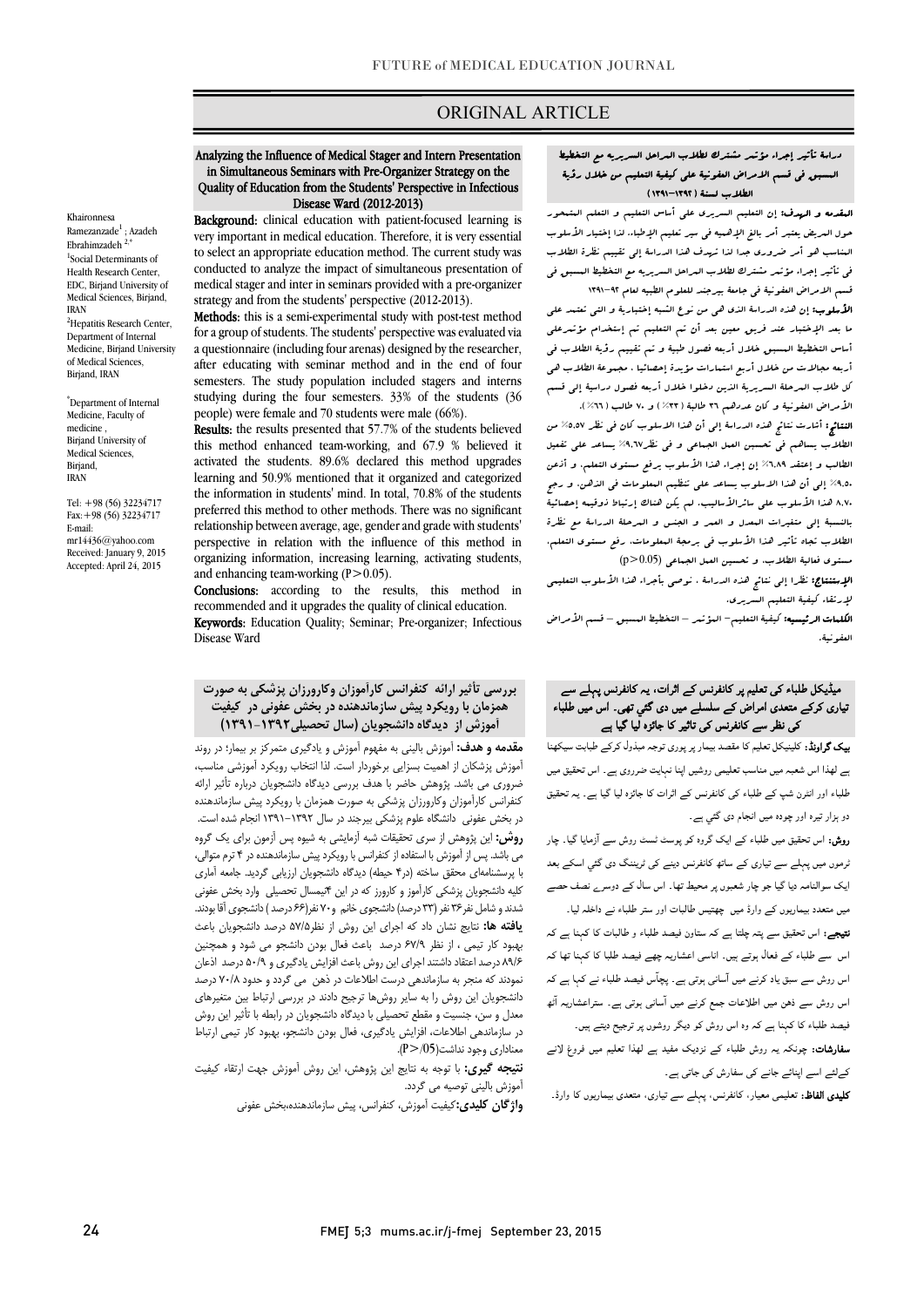### INTRODUCTION

As the attention to principals of medical education increases, extensive researches have been conducted to use the best teaching methods at Medical Schools. Moreover, clinical education with a focus on patients is highly important. In Iran, between 0.1 to 1% of people who feel sick are hospitalized at educational hospitals that provide medical education for students (1).

However, since there is one-month course for stager in infectious disease ward and many of infectious diseases spread at specific months of the year, students and interns do not face with some infectious diseases depend on the month that they pass the course. Therefore, they are not educated for a set of diseases which is very important issue and cannot be ignored. Part of infectious diseases training is provided by stager and intern seminars and under professors' supervision. Both theoretical and practical, basic sciences and clinical education are provided simultaneously and also the responsibilities of a medical student is reminded (2).

However, it is clear that when an attitude is obtained via gaining experience is more valuable therefore, according to the status of the community, education should be provided in accordacne with individual, social and group needs so that students recognize clinial symptoms of diseases and be trained for treatment (3). Consequently, appropriate opportunites are provided for recognition and treatment of patients and students are empowered and educated for treatment management and encountering with patients.

The hierarchy of the content is not organized mostly in seminar method that leads to students' confusion. They cannot organize the presented information in their minds. Therefore, it is essential to use an educational method that overcomes these challenges. Form Azoubel's perspective, learning is meaningful when there is a relationship with the saved cognitive structure of the person. So cognitive structure or basic information that exists in mind and is related to the new content, prepares the learner to learn new content.

When pre-organizing approach is used in teaching, a concise and general framework of the syllabus should be developed in the beginning for the learners. The detailed content should be provided in the following sessions; the learner realizes about the general syllabus and then learns the details gradually.

Learner should be active in learning process that is if the learner be more active in discovery, perception and understanding, the motivation increases. The advantages of this method are presentation of more content and students' involvement. Therefore, learning enhances and the data remains in mind for a longer period of time. Moreover, the data is organized in student's mind since a framework is developed for them (4).

The results of the studies confirm this fact. A study conducted in 2008 on 80 female students in Marvdasht, showed that learning process was significantly higher among preorganizing method in compare with lecture method (5). Chung et al (2013) and Azoubel (1960) conducted a research to analyze the influence of pre-organizers on students'

 learning. The results confirm the importance of using pre- organizers to enhance learning (6, 7). However, it should be mentioned that short-term learning is evaluated in these studies. Alien (1969) and Neis Worth (1967) studied the Dubravka Celinsek recommends pre-organizer method to increase learning among students (10). influence of this method on long-term learning (8,9).

 Learning process in medical sciences is highly important owning to the fact that it is in direct contact with human being the (11). In the present strategy, commun institute that perspective on the influence of this method on empowerment of team-work, activation of students and increase of learning have been evaluated. beings' life (11). In the present study, seminar method has

## METHODS

 This is a semi-experimental (post-test for a group) study. Firstly, students were educated with seminar method with pre-organizer strategy (independent variable) and then its descriptively and analytically. influence was evaluated. The results were presents

 In students' opinion, data presented in seminar method were scattered. Therefore, the content was studied in order to solve this problem and pre-organizer method was chosen. It approach to teach infectious course. This method was conducted in four continuous semesters and students' perspective was evaluated in four important teaching process activation of students and increase of team-working. The study population included 70 male students and 36 females that studies in four semesters during 2012 and 2013 in infectious ward. was decided to use seminar method with pre-organizer including enhance learning, information retention in mind,

 The instrument to assess students' perspective was a questions using Likert scale (totally disagree to totally agree) that was designed according to theories. The validity was evalueted using books and scientific articles and also 5 facluty memebers of ethnic sciences assessed the questionnaire. The coefficient was 89% for the whole questionnaire and for different parts were as follow: enhancement of team-working (91%), active participation of students (85%), learning enhancement (97%) and organization of data in mind (88%). approach was as follow: firstly main and particular purposes of this method were explained for the students. Students were categorized in groups. A stager and an intern were in each group. The subjects of the syllabus were infectious the syllabus provided for them. Each group selected the subject and time of presentation on their own. Groups were supposed to conduct research on the subject in teamworking and read the most current scientific articles about their subjects. questionnaire developed by the researcher incluing 21 Cronbach's alpha method was used to evaluate reliability. Implementation of seminar method with pre-organizing diseases and students were supposed to study according to the disease. Then according to the schedule they presented

 In pre-organizer strategy, stager was supposed to present about pathophysiology, pathology, epidemiology, and clinical and laboratory symptoms of disease about 20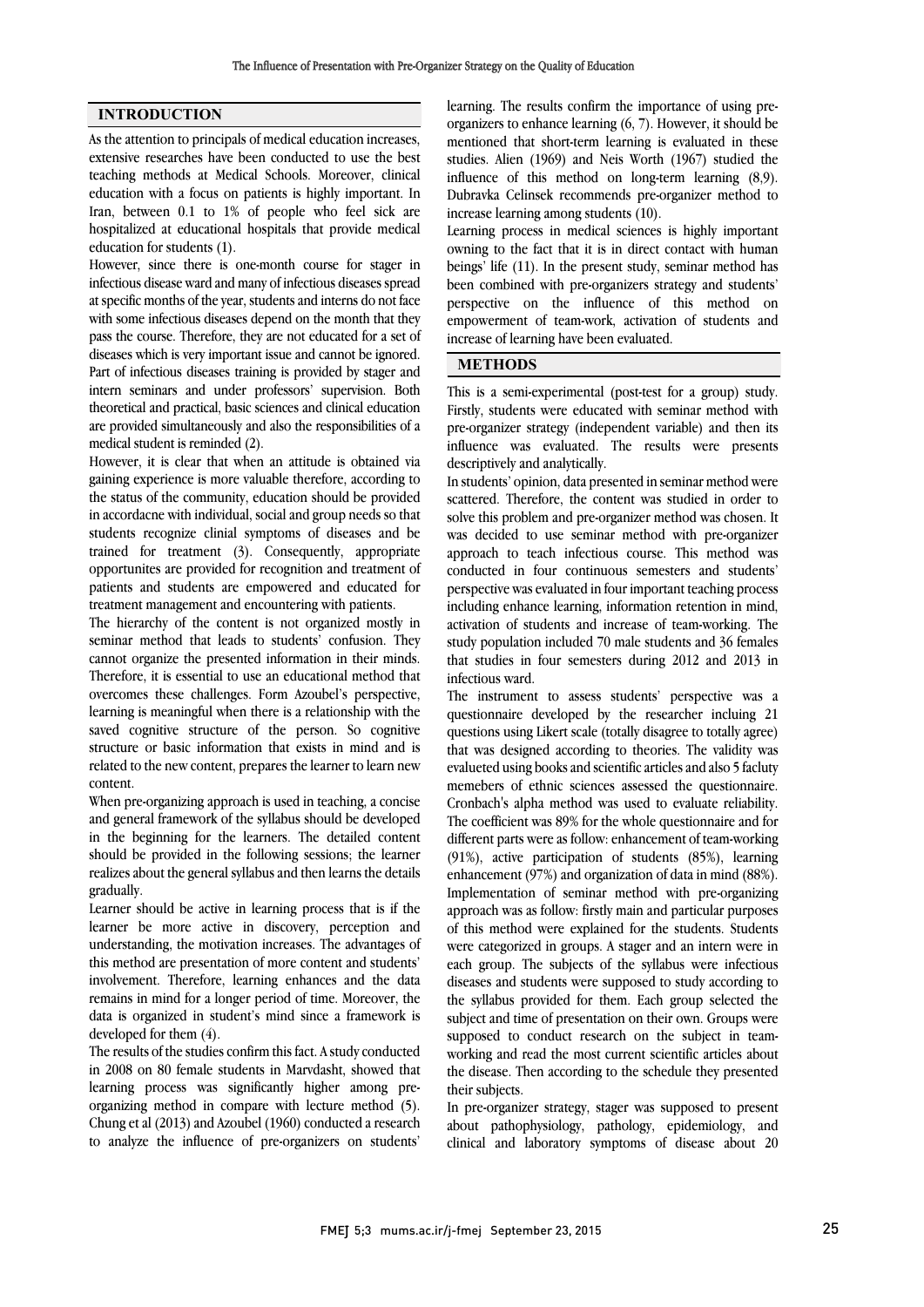٦

 minutes, then, intern presented about disease diagnosis, differential diagnosis, treatment and prevention of the same disease for 20 minutes. And 20 minutes was considered for professor to sum up and students to express their opinions. advance and they were asked to have pre-reading and the professor asked questions during the seminar regularly. Therefore, data were organized in students' minds regularly according to two factors: presentation and the quality of the content. At the end of the semester, students' perspectives The schedule of the seminar was announced to students in (from general to specific). Each seminar was evaluated were assessed about the approach.

### RESULTS

 The population study included 36 female students (33%) and 70 male students (66%). The age mean was  $24.91 \pm 2.01$ . 48 of participants were stager (45.3%) and 58 of them were intern (54.7). 33 percent of the particpants (35%) stated that students) said that they have not experienced the method before and about 10 % that is 10 people provided no answer. The grade of the participants was between 12 to 19 and the they have experienced this method before and 63.2 & (71 average grade was  $16.61 \pm 34.1$ .

 61 participants (57.5%) believed that this method enahnces learning and 54 students (50.9) said it organizes the data in mind properly. 76 students (70.8%) prefered this method to team-working. 95 of them (89.6%) mentioned it improves other methods (Table 1).

| Table 1. Students' perspective on the influence of<br>seminar method on upgrading team-working,<br>enhancing learning, activating the students,<br>organizing data and preferring this method to<br>other methods |                         |       |         |  |  |  |
|-------------------------------------------------------------------------------------------------------------------------------------------------------------------------------------------------------------------|-------------------------|-------|---------|--|--|--|
| <b>Students' perspective</b>                                                                                                                                                                                      | <b>Totally</b><br>agree | Agree | No idea |  |  |  |
| Upgrading team-working                                                                                                                                                                                            | 57.5                    | 32.1  | 10.4    |  |  |  |
| Activating the students                                                                                                                                                                                           | 67.9                    | 20.8  | 10.4    |  |  |  |
| Enhancing learning                                                                                                                                                                                                | 89.6                    | 7.5   | 2.8     |  |  |  |
| Organizing data                                                                                                                                                                                                   | 50.9                    | 42.5  | 66      |  |  |  |
| Preferring this method to<br>other methods                                                                                                                                                                        | 70.8                    | 19.8  | 9.4     |  |  |  |

 There was no significant relationship between grade and age variables and students' perspective in relation with the influence of this method on organizing data, enhancing preferring this method to other methods (P> 0.05) (Table 2). There was a significant relationship between gender variable and students' perspective in relation with the influence of this method on organizing data, enhancing learning, this method to other methods  $(P > 0.05)$  (Table 3). learning, activating students, improving team-working and activating students, improving team-working and preferring

 There was no significant relationship between level of education and students' perspective in relation with the influence of this method on organizing data, enhancing learning, activating students, improving team-working and

| Table 2. Analyzing students' perspective with age<br>and grade |                         |                         |  |  |  |
|----------------------------------------------------------------|-------------------------|-------------------------|--|--|--|
| Variable                                                       | Age                     | Grade                   |  |  |  |
| Organizing data                                                | $r = -0.04$<br>$p=0.67$ | $r = 0.18$<br>$p=0.07$  |  |  |  |
| Increase learning                                              | $r = -0.09$<br>$p=0.35$ | $r = -0.02$<br>$p=0.81$ |  |  |  |
| Active students                                                | $r = -0.03$<br>$p=0.7$  | $r = 0.002$<br>$p=0.98$ |  |  |  |
| Upgrade team-working                                           | $r = -0.13$<br>$p=0.18$ | $r = -0.06$<br>$p=0.52$ |  |  |  |
| Total preference of the method                                 | $r = -0.08$<br>$p=0.4$  | $r = -0.60$<br>$p=0.54$ |  |  |  |

preferring this method to other methods.  $(P > 0.05)$  (Table 4) ĺ

l

#### DISCUSSION

 In this study, 89.8% of students stated that this teaching the results of Nemati and Fani (2008), and Chung et al (2013). Moreover, Azoubel (1960) study had similar results (5, 6), it focused on short-term learning and the results are very similar to the present study. It is recommended that in future studies this method combines with other teaching and retention be assessed so that the results of these researches provide a clear vision of localized teaching method in Iran and especially in Health Education that is very method enhances learning to a large scale that is similar to method and besides students' perspective, level of learning important.

 According to the results of the current study, it seems that this is an appropriate method but more attention should be paid to some factors such as motivation for team-working. The percentage of team-working was 67.5. Moreover, the should experience some practical cases of team-working and its advantages, no study was found in this respect. method should be explained for students and also they

 Analyzing the influence of this method on activating students, 67.9 % of participants stated that it was very influential .Bloom considers active participation as one of the (2013) realized that active students learn better (13). important indexes of effectiveness (12) and Jarrahi and Najafi Accordingly, this method is influential.

 From 50.9 % students' perspective, mixing seminar method with pre-organizers strategy tead to proper organization of data in mind that results in retention of data, as well. In the studies of Alein (1969) and Neis Worth (1967), the influence of this method on long-term learning and retention was studied (8, 9) and have confirmed this result. Since the purpose of any training is to rearn and remember the<br>presented content, especially in medical education, therefore, the important of this issue is confirmed. with pre-organizers strategy lead to proper organization of purpose of any training is to learn and remember the

 70.8% of students preferred this method to other methods that was similar to other researches. According to the study, students prefer clinical-based training to traditional and regular classes and presentations (14). In another study, students were eager to experience teaching-learning method. They presented their knowledge in smaller groups (15). The results were also methods. In addition, they like to have active participation in similar to Dubravka Celinsek's study (10).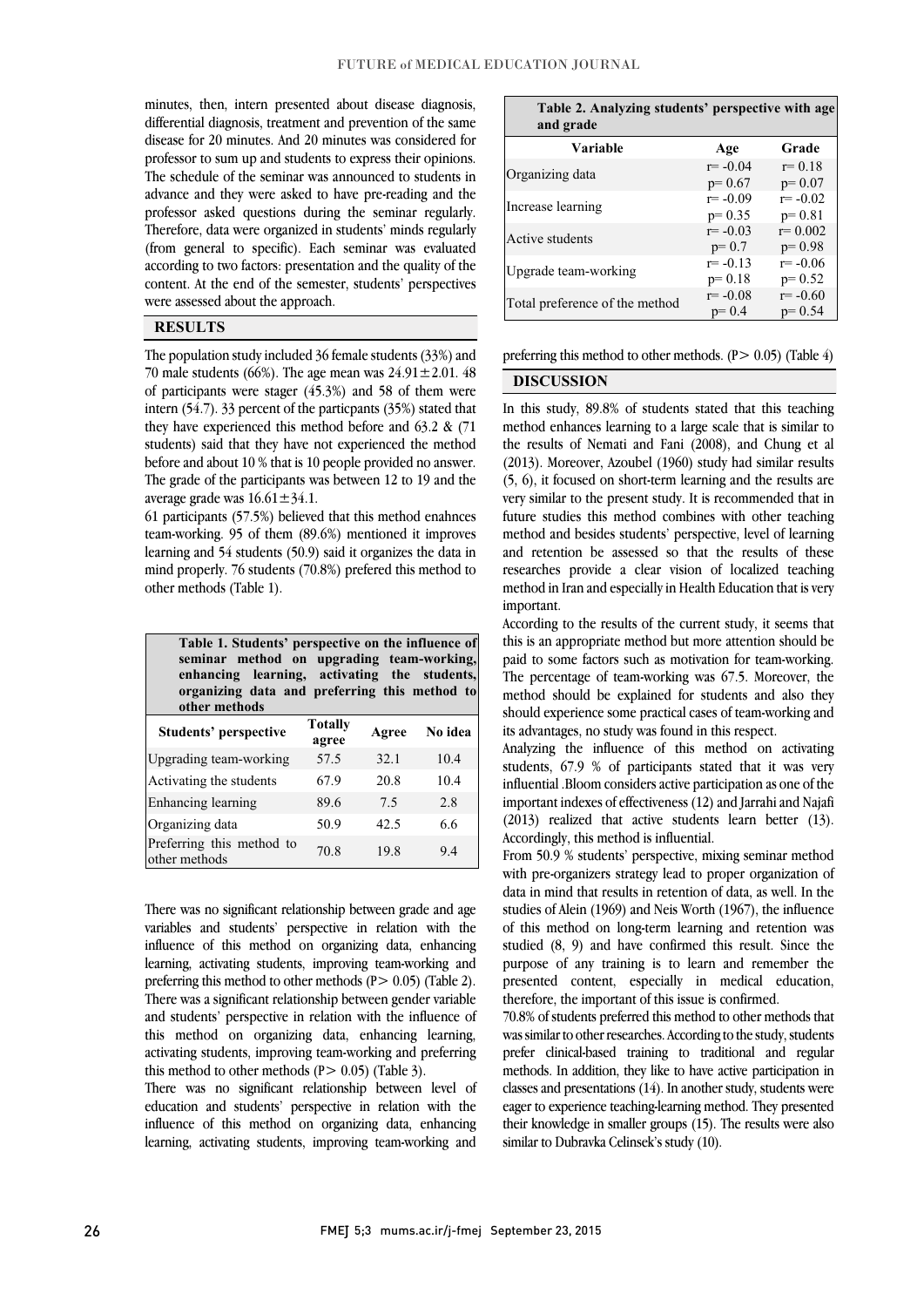| Table 3. Comparing students' perspective with gender |        |                           |         |                             |  |  |
|------------------------------------------------------|--------|---------------------------|---------|-----------------------------|--|--|
| <b>Variables</b>                                     | Gender | <b>Standard deviation</b> | Average | Significant<br>relationship |  |  |
| Organizing data                                      | male   | 2.04                      | 39.8    | 0.432                       |  |  |
|                                                      | female | 1.73                      | 9.17    |                             |  |  |
| Enhance learning                                     | male   | 2.68                      | 11.83   | 0.231                       |  |  |
|                                                      | female | 6.66                      | 14.07   |                             |  |  |
| Activating students                                  | male   | 3.87                      | 31.27   | 0.316                       |  |  |
|                                                      | female | 0.93                      | 29.32   |                             |  |  |
| Increase team-working                                | male   | 0.98                      | 3.51    | 0.703                       |  |  |
|                                                      | female | 0.98                      | 3.74    |                             |  |  |
| Total preference to other methods                    | male   | 0.71                      | 1.45    | 0.001                       |  |  |
|                                                      | female | 0.49                      | 1.22    |                             |  |  |

| Table 4. Comparing students' perspective according to level of education |        |                           |       |                             |  |
|--------------------------------------------------------------------------|--------|---------------------------|-------|-----------------------------|--|
| <b>Variables</b>                                                         | Level  | <b>Standard Deviation</b> | Mean  | Significant<br>relationship |  |
| Organizing data                                                          | stager | 2.09                      | 8.39  | 0.64                        |  |
|                                                                          | intern | 1.85                      | 8.88  |                             |  |
| Increase learning                                                        | stager | 5.92                      | 12.72 | 0.68                        |  |
|                                                                          | intern | 2.89                      | 12.4  |                             |  |
| Activating students                                                      | stager | 0.98                      | 3.68  | 0.31                        |  |
|                                                                          | intern | 4.20                      | 4.44  |                             |  |
| Upgrading team-working                                                   | stager | 0.93                      | 3.6   | 0.54                        |  |
|                                                                          | intern | 1.02                      | 3.56  |                             |  |
| Total preference of method                                               | stager | 0.56                      | 1.37  | 0.2                         |  |
|                                                                          | intern | 0.72                      | 1.39  |                             |  |

According to the results of the present study, it could be stated that this method made students more eager to learn new subjects. As evidences show, students who had seminar course before this study, the course was considered as an assignment to gain score. After the implementation of this method, because they were expected to improve their scientific level and study more, they became more interested in learning and participating in seminars.

Another consequence of this method is that students skill in finding scientific national and internaitonal references upgraded. In addition, students' motivation to particpate in group activites increased, and also the quality of training

 about diseases that they have not encountered improved. The limitation of the study was that the researcher could motivation, and etc. Therefore, it is recommended that the practicality of this method be assessed in thorough laboratory condition. Moreover, it is suggested to use films and clips provided by students to enhance cognitive skills. available, it is better to provide some part of presentation in the ward. If the students' presentation about a subject is insufficient, professor should provide complimentary explanation. not control interfering variables such as interest, In cases that a patient who has the specific disease is

#### **REFERENCES**

1. Kang SH. The effect of using an advance organizer on student learning in a computer simulation. J Educ Tech Syst 1997; 25: 57-65.

2. Norcini J, McKinley DW. Assessment method in medical education teaching. Teach Educ 2007; 23(3): 239-50.

 3. Harden R. A practical guide for medical teachers: UK: Churchill Livingstone; 2009. Behrangi. 3rd ed. (translator). Tehran: Kamal 4. Brous J. Methods. Mohammad Reza Tarbiat; 2003. [In Persian].

 5. Shah Nemati Z, Fani H. Comparing the influence of pre-organizers and lecture method on enhancing learning and level of transfer and its relationship with students' performance at fourth grade of elementary school in Marvdasht, training researches. Journal of Islamic Azad University of Bojnord 2008; 16(4): 108-27. [In Persian].

6. Chung EK, Nam Ki, Oh SA, Han ER,